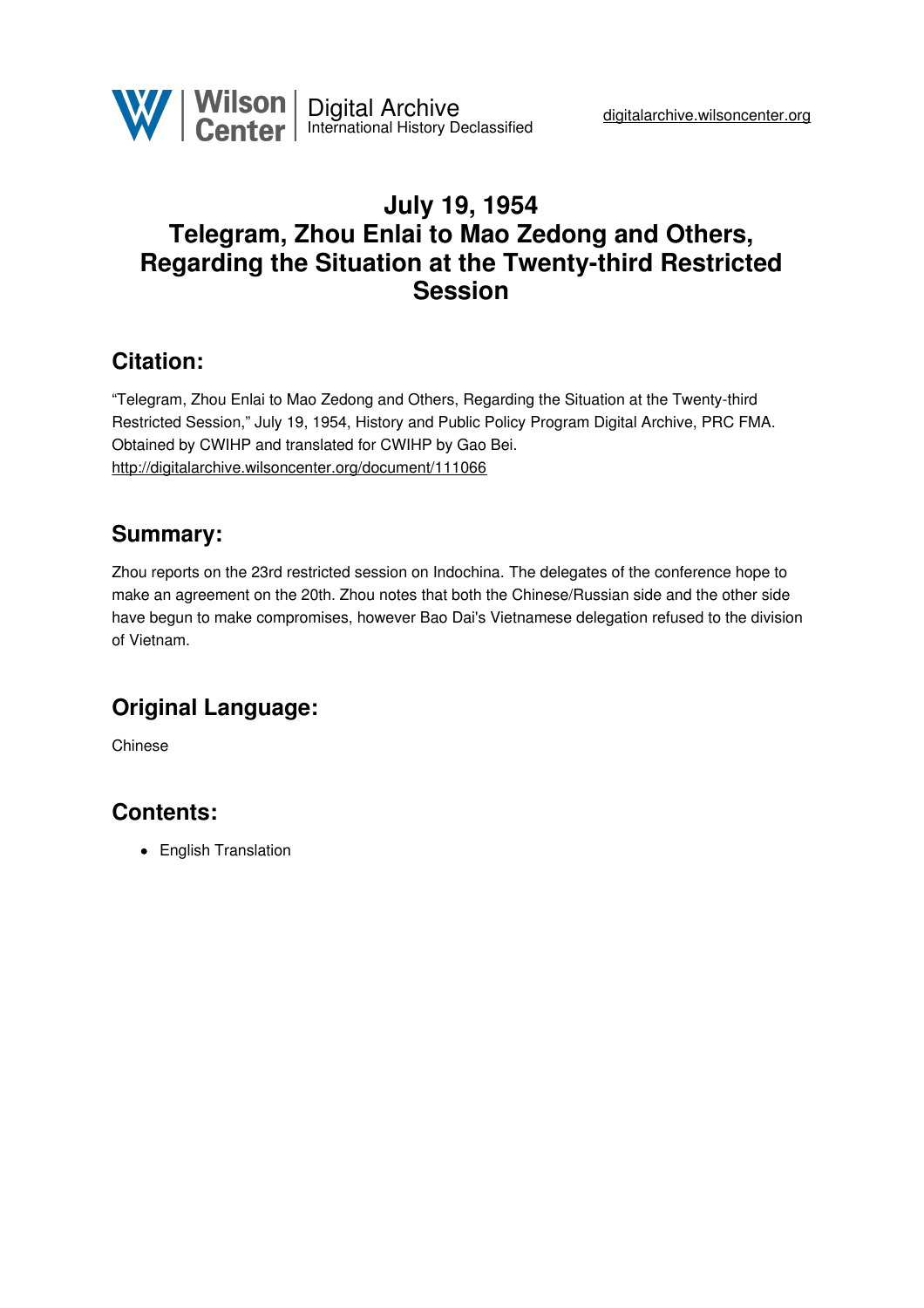Chairman Mao, Comrade [Liu] Shaoqi and the Central Committee:

(1) Eden sent [Harold] Caccia to come and meet with Ambassador [to the Soviet Union] Zheng [Wentian] on the morning of the 18th. Caccia first said that he wanted to clarify one thing: if the Geneva Conference can reach an armistice agreement acceptable to all the participants, the establishment of foreign military bases in the three countries of Indochina [Cambodia, Laos, and Vietnam] and the participation of the three countries in a Southeast Asia defense pact will never happen. These two issues and the issue of the prohibition of the introduction of new weapons across the border will be confirmed in either the armistice agreement or the statement by Laos and Cambodia. Caccia also said that he hoped that the atmosphere of the meeting in the afternoon would not be too tense, and [we] should not attack a certain delegate [meaning US Under Secretary of State General Walter Bedell Smith] to create tension since it is harmful to the progress of the meeting. Caccia also guaranteed that the British delegation will not create tension.

(2) At the same time, Eden also met with Comrade Molotov and gave the same opinions. Comrade Molotov therefore went to consult [Pierre] Mendes-France before the meeting in the afternoon, and told him that we are willing to support his [plan to] establish a ceasefire on the 20th. The tone of the statement of our side at the meeting will be mild, too. Since our counterparts have changed and relatively softened their attitude under our pressure, we accordingly changed the tone of the text of our statement to make it milder.

(3) Comrade Molotov chaired the meeting in the afternoon. His tone was mild when he made the opening speech. He summarized the results that had been achieved [through previous meetings] and expressed his belief [that such success will continue]. He hoped that the parties concerned will display sincerity to agree on unresolved points in the agreement. At last, Molotov said that he "believes that today's session will help to move forward the solution of problems." Bao Dai's Foreign Minister Tran Van Do first spoke to oppose the division [of Vietnam]. He protested it and refused [to accept] the draft declarations of both the Soviet Union and France since they all referred to the division of Vietnam into two zones. Smith spoke after that and made clear the position of the US in these critical days [of the conference]. Smith said: "The attitude of the United States toward the Geneva Conference has consistently been that it is willing to assist in arriving at an honorable settlement. Such a settlement will contribute to the maintenance of peace in the area. The United States is not a belligerent in this conflict and is also not willing to impose its will upon others. However, we have been very interested in this conference. If the agreement concluded here can be accepted by the American government, the American government will declare unilaterally that, in accordance with its obligations under the United Nations Charter Article II and IV, it will refrain from the threat or the use of violence to disturb this agreement."

(4) An intermission followed after Smith's speech. All the delegations became lively in the bar and energetically carried out diplomatic activities. Smith came to talk to me, and said to me: "I hope that our two countries can move toward a better mutual understanding." Smith said: [US State Department Far Eastern Affairs Assistant Secretary Walter S.] Robertson is sick and is staying in the United States. He asked Smith to send his regards to me. Robertson also hopes that this conference can reach a positive solution, and the relations between our two countries will be gradually improved. Eden asked me if my speech was long, and I said no. Eden said that currently there are not many unsolved problems left except the issues of division, election dates and Laos. I said that there is also the issue of the composition of the NNSC. I asked him if he had already known about the French proposal. He said that he agreed to have India as chair plus Poland and Canada [as members of the NNSC]. I agreed with that, too. Eden told Mendes-France that I agreed. Mendes-France said that was good, but he still wanted to keep it secret because he needed to deal with others. The issue of composition was thus resolved. Mendes-France told me that what he worried about was the issue of Laos. I told him that I had already given my detailed opinion to the foreign minister of Laos. He said that was good. Moreover, Bao Dai's foreign minister, Tran Van Do, talked with me through the introduction of the French delegation. The foreign minister of Cambodia asked my opinions on Cambodia's draft unilateral declaration that he presented.